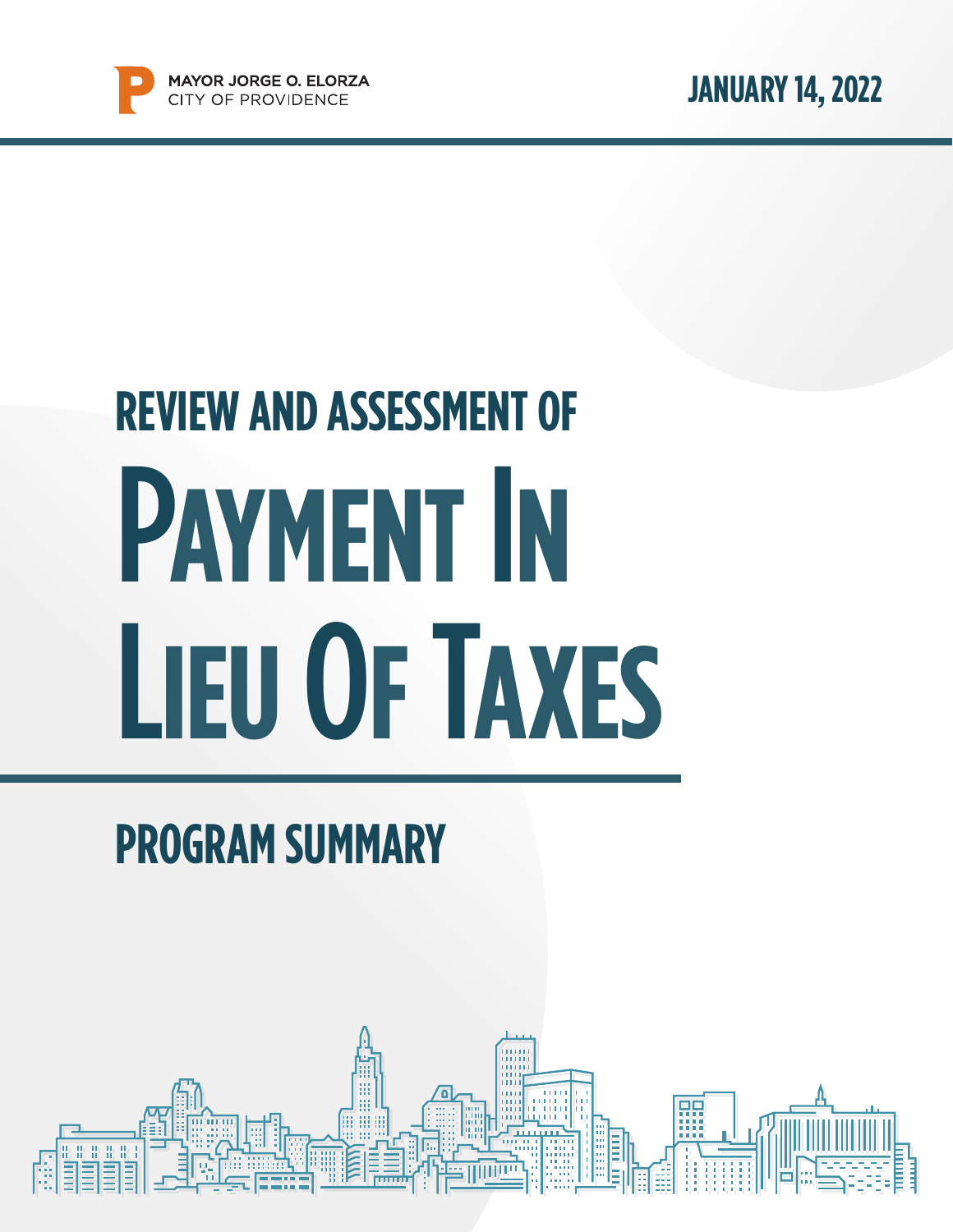### **TABLE OF CONTENTS**

| <b>Executive Summary</b>                                        | 1                |
|-----------------------------------------------------------------|------------------|
| <b>Current State of Providence's Finances</b>                   | $\overline{2}$   |
| <b>Providence's Future Financial Stability</b>                  | $\overline{2}$   |
| <b>Tax System</b>                                               | $\mathfrak{p}$   |
| <b>State Aid</b>                                                | 4                |
| <b>Comparison of Other Cities' Tax-Exempt Properties</b>        | $\blacktriangle$ |
| <b>PILOT Program Overview</b>                                   | 6                |
| <b>Summary of 2010 report findings</b>                          | 6                |
| <b>Comparison of other cities' PILOT agreements</b>             | 7                |
| <b>Reporting and accountability</b>                             | 7                |
| <b>Structure of agreements</b>                                  | 8                |
| Summary/Review of Current status of PILOT agreements            | 8                |
| <b>Recommended Best Practices</b>                               | 8                |
| <b>Impact Expansion of Nonprofits on Providence Communities</b> | 9                |
| <b>Articulation of Stated Goals</b>                             | 10               |

#### **CITY OF PROVIDENCE FINANCE DEPARTMENT:**

**Lawrence J. Mancini,** *Chief Financial Officer* **Sara Silveria,** *Finance Director* **Krystle D. Lindberg,** *Deputy Director of Finance* **Janesse Muscatelli,** *Acting City Assessor*

#### **OFFICE OF MAYOR JORGE O. ELORZA:**

**Diana Perdomo,** *Chief of Policy* **Bret Jacob, D***irector of Research and Development* **LaJuan Allen,** *Director of Policy and Programs* **Brendan Pierce,** *Intergovernmental Affairs Coordinator* **Elizabeth Anusauskas,** *Policy Program Manager*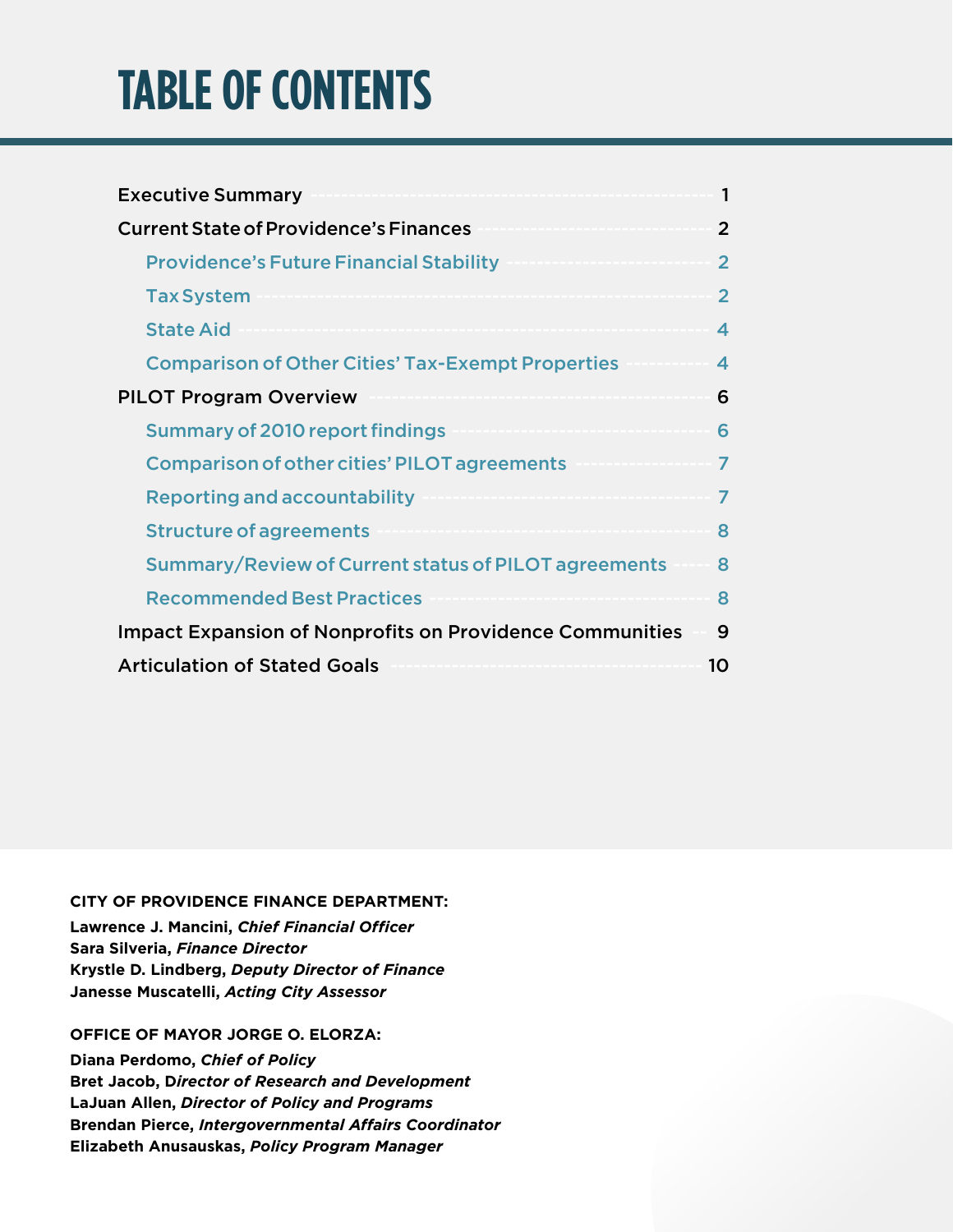## **EXECUTIVE SUMMARY**

#### **This report is hereby respectfully submitted in accordance with City Council Resolution Number 213, approved May 6, 2021 and effective May 17, 2021.**

The City of Providence hosts a number of large, medium, and small-sized nonprofits. In fact, the percentage of total land parcels that nonprofits own is approximately 39.3% of all parcels. Of that 39.3%, approximately 28% are owned by the largest nonprofit institutions based in Providence.

As a result of federal law, organizations with a 501c(3) nonprofit status are exempt from paying property taxes, the largest revenue generator for the City. In 2010, a commission was convened to study the impact of the tax-exempt institutions on the City's tax base and to identify means to increase contributions from such institutions to the City. As a result, the City pursued formal agreements to establish Payment in Lieu of Tax (PILOT) financial programs with Brown University, Johnson & Wales University, Roger Williams University, Providence College, the Rhode Island School of Design, and Lifespan.

Additionally, the Elorza Administration, in 2018, established the Urban Innovation Partnership (UIP), a body meant to foster collaboration in a way that leverages the core strengths of each of these institutions. It is in all of Providence's best interest to work collaboratively with large nonprofit partners to ratify updated PILOT agreements using best practices identified by researchers and other cities.

Namely, the City seeks to establish a stable, transparent process by which all stakeholders are clear and accountable to the terms of the agreements. The ultimate goals of these agreements is to ensure fair contributions and partnerships with large nonprofit institutions, and additional stability for Providence's fiscal future.

This report has been compiled as a means to inform the public of the current state of City finances, the current state of PILOT agreements, recommended best practices for future agreements, and the City's goals for collaborating with the largest nonprofits moving forward.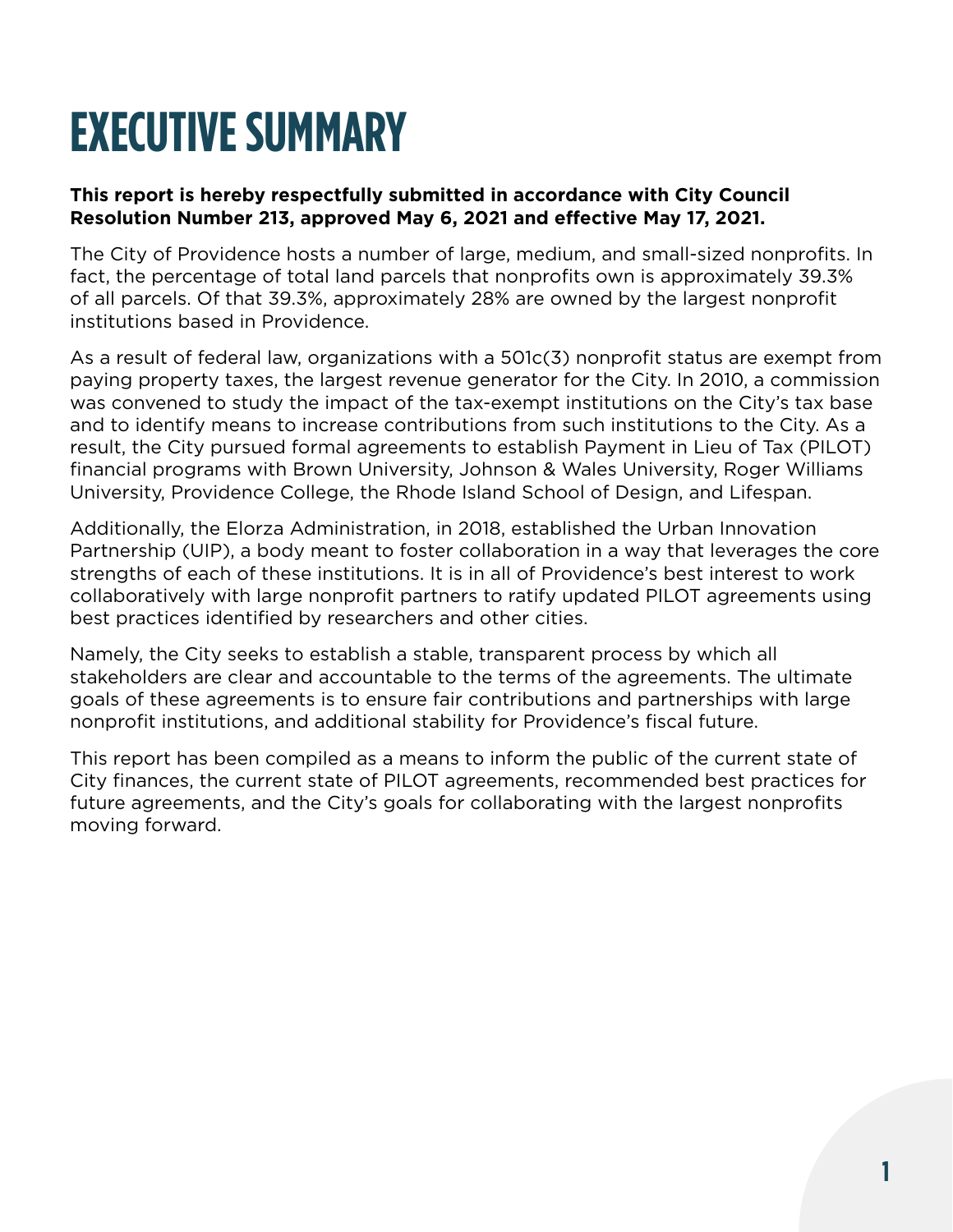## **CURRENT STATE OF PROVIDENCE'S FINANCES**

### **PROVIDENCE'S FUTURE FINANCIAL STABILITY**

The COVID-19 pandemic, the resulting economic fallout, and the City's increasing pension liability payment will have dramatic impacts on the City's expenses over time. The economic impact of the COVID-19 pandemic created a loss of \$6.5M in the last quarter of Fiscal Year (FY) 2020 alone.

As the pandemic continues to unfold, the budget impacts continue to be calculated and monitored closely. The economic impact has reduced the City's revenue generated from meal taxes, hotel taxes, business licenses, parking meters and permits, and fines and fees (due to court closure). The pandemic has also increased the number of EMS rescue runs and police and fire details, a cost incurred by the City.

Further, the City of Providence is required to pay its retirees' pensions each year through an actuarially determined contribution (ADC). In FY2022 the ADC is \$93.6M, of which the City's General Fund is responsible for \$77.8M. The ADC amount will increase by approximately 5% annually, far outstripping our revenue growth. By the year 2040, this payment will increase to approximately \$140M (General Fund portion)

The sum total of these challenges presents the case for the City to expand its efforts to responsibly stabilize the fiscal future of Providence, thereby preserving existing services and providing the City the flexibility to invest in future needs.

It is critical that the City and large tax-exempt property owners form transparent, collaborative agreements that outline fair contributions and that our anchor institutions can contribute to our shared future while maintaining a high quality of City services for residents.

### **TAX SYSTEM**

The total tax revenue budgeted in FY22 is \$343,073,602 and represents 93.75% of the total tax levy, or total assessed value of taxes owed to the City, of \$365,945,176. Tax revenues, including those generated by tax stabilization agreements, account for nearly 66% of the City's annual budget. State Aid, funding allocated to the City by the Rhode Island General Assembly, represents 18% of the City' overall budget and totaled \$96.8M in FY22. The remainder of the budget is supported by departmental fees, charges for service, and local PILOT agreements.

The City budgets an average collection rate of 94% of the real and tangible property levy. Actual collections have met, or exceeded the budget each year. The chart below shows the percent of levy collected in fiscal years 2015-2020.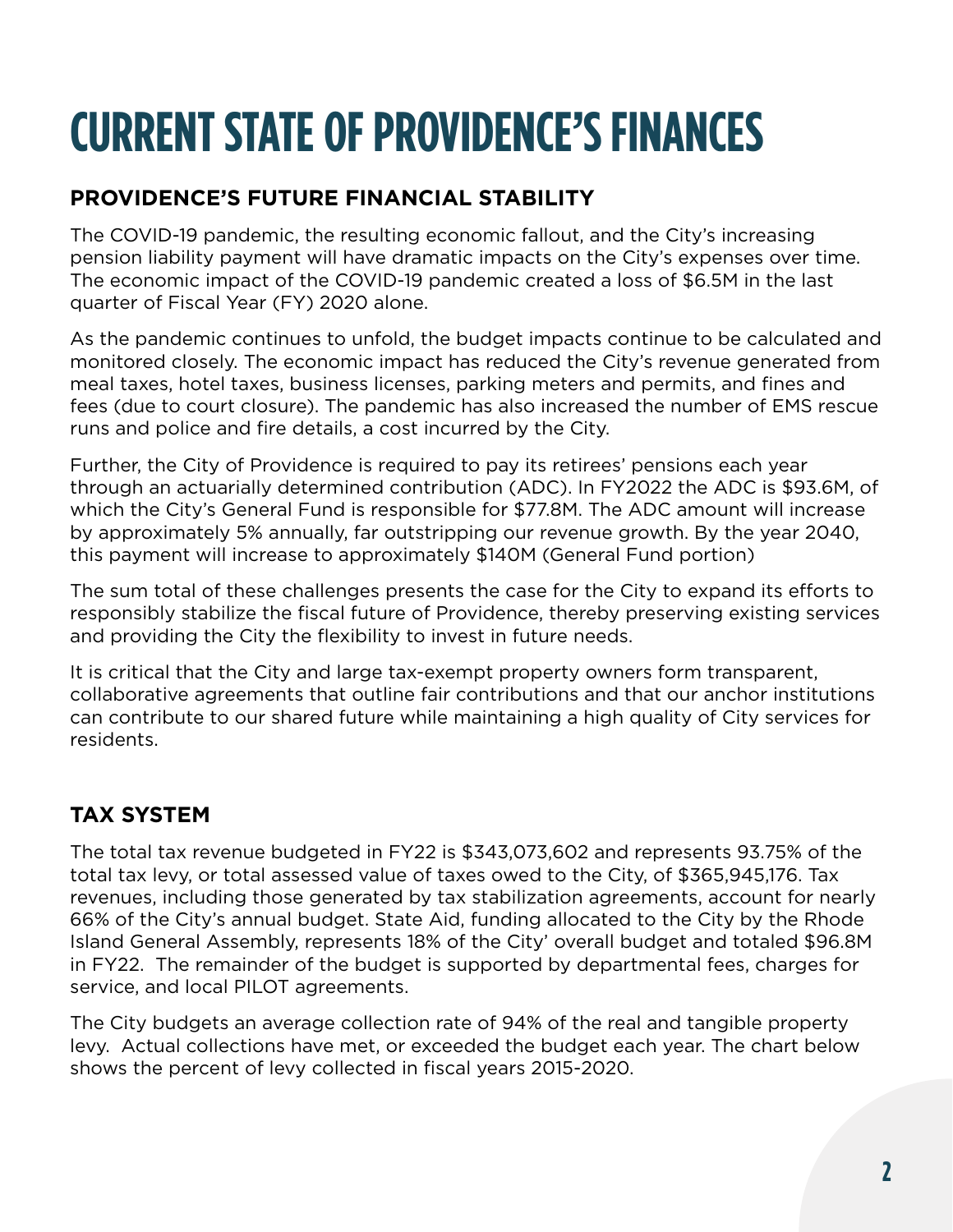| <b>FISCAL</b><br><b>YEAR</b><br><b>ENDING</b><br><b>JUNE 30</b> | <b>TAX</b><br><b>YEAR</b> | <b>LEVY</b> | <b>NET</b><br><b>ADDITIONS &amp;</b><br><b>ABATEMENTS</b> | <b>NET LEVY</b> | <b>COLLECTED</b><br><b>END OF</b><br><b>FISCAL</b><br><b>YEAR</b> | <b>PERCENT</b><br><b>OF NET</b><br><b>LEVY AT</b><br><b>END OF</b> |
|-----------------------------------------------------------------|---------------------------|-------------|-----------------------------------------------------------|-----------------|-------------------------------------------------------------------|--------------------------------------------------------------------|
|                                                                 |                           | \$          | \$                                                        | \$              | \$                                                                | <b>FISCAL YR</b>                                                   |
| 2020                                                            | 19                        | 357,927,849 | (8,834,404)                                               | 349,093,445     | 339,684,148                                                       | %<br>97.30                                                         |
| 2019                                                            | 18                        | 358,895,513 | (4,174,796)                                               | 354,720,717     | 344,202,602                                                       | 97.03                                                              |
| 2018                                                            | 17                        | 363,331,867 | (7,097,519)                                               | 356,234,348     | 348,884,056                                                       | 97.94                                                              |
| 2017                                                            | 16                        | 364,264,528 | (8,373,655)                                               | 355,890,873     | 344,482,858                                                       | 96.79                                                              |
| 2016                                                            | 15                        | 351,854,213 | (10,635,476)                                              | 341,218,737     | 330,475,210                                                       | 96.75                                                              |
| 2015                                                            | 14                        | 345,156,658 | (12, 439, 962)                                            | 332,716,696     | 321,248,525                                                       | 96.47                                                              |

Source: City Tax Collector

The City sees a negligible expansion of the tax base, less than 1% per year, from natural tax base growth including new development and property improvements. This limited natural expansion, combined with the acquisition of taxable parcels by large nonprofits, does not provide sustained financial growth that the City requires to maintain and expand city services.

Further, the City has limited means to generate additional revenue as many fees and charges are set by state law. Although the City could increase property tax rates, with commercial rates already being the second highest in the state, doing so would create additional burden for non-tax-exempt residents and businesses.

The City is not, however, without any means of generating additional revenue through existing property taxes. Rhode Island state law requires statistical updates be performed every three (3) years with a full physical revaluation every nine (9) years. This process requires a careful analysis of recent sale prices conducted to identify and quantify the features that have motivated buyers and sellers in the real estate market.

While both statistical and physical revaluations are conducted thorough analysis of all real estate to determine their fair market value, the physical nine (9) year revaluation is the City's opportunity to measure, list attributes, and capture photos of every property on the tax roll. The most recent full revaluation was completed as of December 31, 2018 for the 2020 fiscal year.This full revaluation of real property resulted in the City's taxable gross assessments increasing by 22%. This equaled a total property value increase of \$2,410,087,635 from \$10,846,516,915 to \$13,256,604,550.

This increase in valuation did, however, come with additional limitations. Rhode Island General Laws Section 44-5-2 limits the amount by which a city or town may increase its tax levy unless it qualifies for certain exemptions relating to loss of non-property tax revenue, emergencies, payment of debt service, or substantial increase in the tax base necessitating significant expenditures. For fiscal year 2013 and thereafter, the maximum amount by which a city or town can increase its tax levy is 4%. With limited means of revenue generation, state aid plays a significant role in the City's fiscal stability.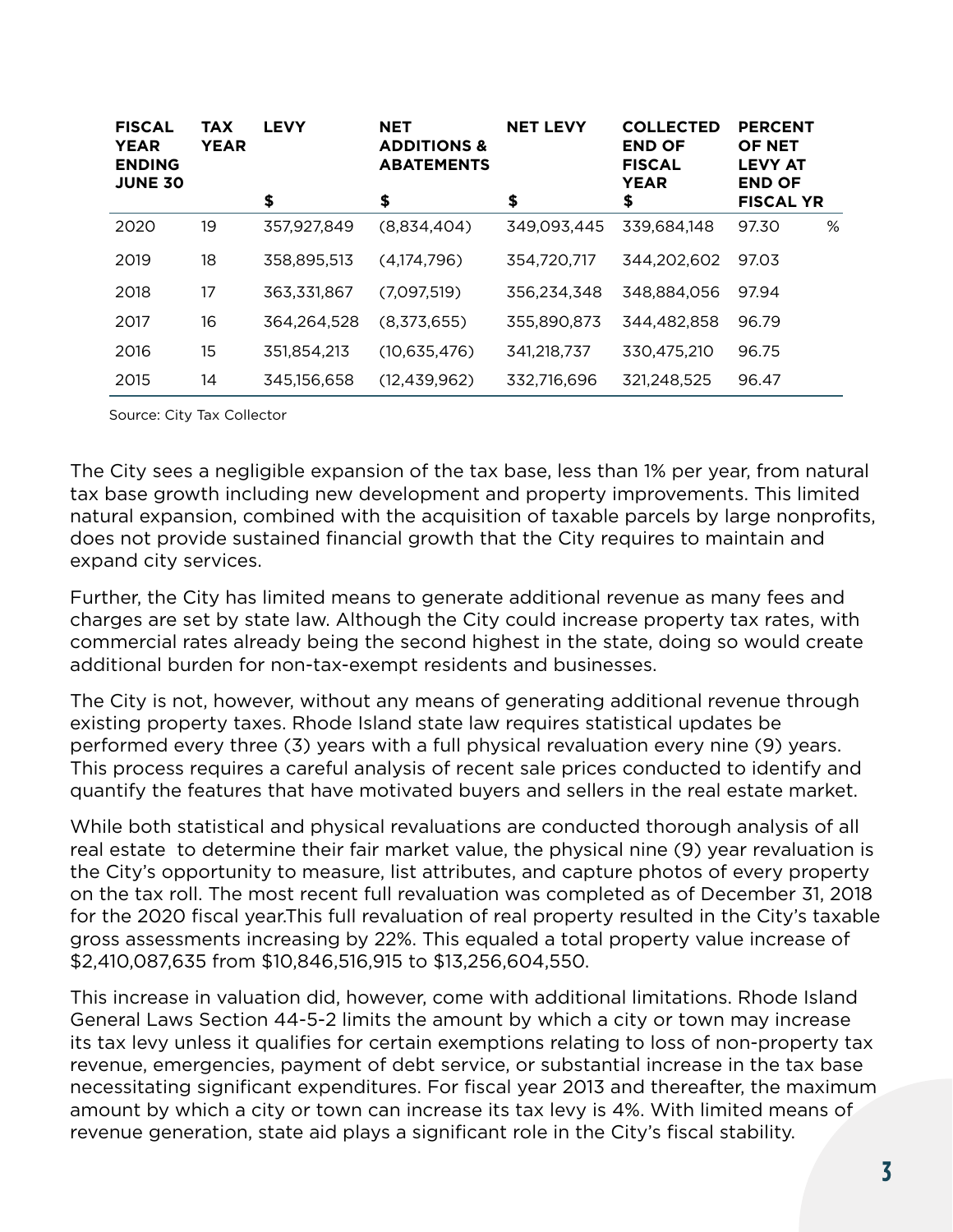#### **STATE AID**

The City receives State Aid payments in the form of PILOT, School Housing Aid and Distressed Communities. It also receives shared tax revenues from the Meals & Beverage Tax, Hotel Tax, and Public Service Corporation Tax.

Further, the State currently reimburses up to 27% of the taxes that would have been collected if the entity were taxable, but adjusted proportionately so total PILOT paid to municipalities does not exceed the total PILOT appropriation in the State Budget. This reimbursement is paid to municipalities on July 31 annually. The City of Providence records the July payment as revenue of the previous fiscal year.

Because all state aid is subject to annual appropriation in the budget, there exists a risk that these amounts could be reduced. Additionally, and more specifically to state PILOT reimbursements, if more tax-exempt properties are identified in other municipalities, the City's share of reimbursement decreases. The following list details the previous 5-year trend related to amounts received by the City from the State for PILOT reimbursements.

- \$33,291,936 - \$33,497,659 - \$33,187,319 - \$14,199,131\* - \$34,027,856

\*The FY2021 proposed Governor's budget included \$34,077,915 in PILOT for the City. However, the final State Budget included \$14,199,131 and instead appropriated Coronavirus Relief Funds to support City expenses related to first responders.

While the City of Providence greatly benefits from this state subsidy, a large burden of recovering lost revenue from tax exempt organizations ultimately still falls on taxpayers.

#### **COMPARISON OF OTHER CITIES' TAX-EXEMPT PROPERTIES**

Providence is host to a number of nonprofits, large and small. Existing state and federal law prohibits taxation of a property owned by a designated 501c(3) nonprofit. Therefore, Providence loses the authority to generate tax revenue from these properties, and instead is reliant on non tax-exempt commercial and residential real estate property for tax revenue. In Providence, as of December 31, 2020 a total of 39.3% of the tax base is exempt from property taxes due to a 501c(3) or other tax-exempt designation. In comparison, some other cities are as follows:

- **A |** Boston **|** 24% of tax base is exempt from property taxes
- **B |** Brockton **|** 12% of tax base is exempt from property taxes
- **C |** New Bedford **|** 17% of tax base is exempt from property taxes
- **D |** Springfield **|** 19% of tax base is exempt from property taxes
- **E |** Worcester 27% **|** of tax base is exempt from property taxes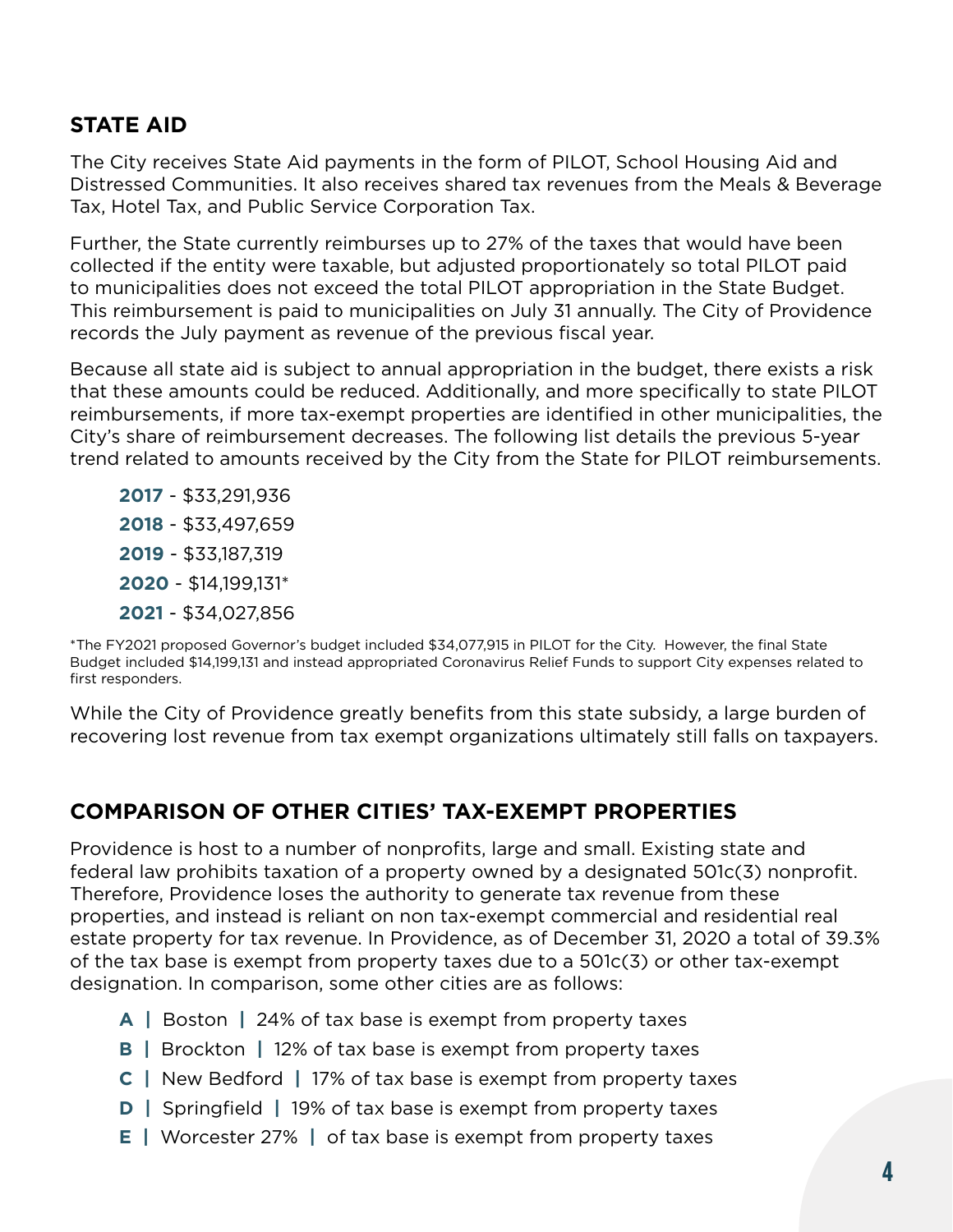Relative to other cities, Providence clearly has a disproportionate share of its property that is exempt from taxation. Of the 39.3% of exempt institutions, the largest anchor institutions comprise nearly one third of that. When put into terms of assessed value, the opportunity cost associated with lost revenue is clear. Currently, the total assessed value of the land owned by the City's largest tax-exempt institutions, specifically large medical providers and institutions of higher education, is over \$3.56B.

If those parcels were taxed at the same commercial rate as other businesses, the City would see an annual yield of over \$130M. As mentioned in the previous section, the State PILOT reimbursement generates \$33-34M/year for the City. The table below details the City's assessment of major tax-exempt property owners.

|                                            | <b>Brown</b>              | <b>J&amp;W</b>                | <b>PC</b>                        | <b>RISD</b>        |
|--------------------------------------------|---------------------------|-------------------------------|----------------------------------|--------------------|
| <b>CURRENT</b><br><b>ASSESSMENT</b>        | \$1,343,601,630           | \$350,036,500                 | \$441,835,400                    | \$318,551,800      |
| <b>TRUE TAX IF AT</b><br>100%              | \$49,310,179              | \$12,846,339                  | \$16,215,359                     | \$11,690,851       |
| <b>STATE PILOT</b><br><b>REIMBURSEMENT</b> | \$13,004,569              | \$3,474,163                   | \$4,336,653                      | \$3,184,936        |
|                                            | <b>Butler Hospital</b>    | Home &<br><b>Hospice Care</b> | <b>Miriam</b><br><b>Hospital</b> | <b>RI Hospital</b> |
| <b>CURRENT</b><br><b>ASSESSMENT</b>        | \$165,918,800             | \$6,173,200                   | \$152,039,800                    | \$665,471,700      |
| <b>TRUE TAX IF AT</b><br>100%              | \$6,089,219               | \$226,556                     | \$5,579,860                      | \$24,422,811       |
| <b>STATE PILOT</b><br><b>REIMBURSEMENT</b> | \$1,644,089               | \$61,170                      | \$1,506,562                      | \$6,884,869        |
|                                            | Women &<br><b>Infants</b> |                               |                                  | <b>TOTAL</b>       |
| <b>CURRENT</b><br><b>ASSESSMENT</b>        | \$124,796,800             |                               |                                  | \$3,568,425,630    |
| <b>TRUE TAX IF AT</b><br>100%              | \$4,580,042               |                               |                                  | \$130,961,220      |
| <b>STATE PILOT</b><br><b>REIMBURSEMENT</b> | \$1,236,369               |                               |                                  | \$35,333,384       |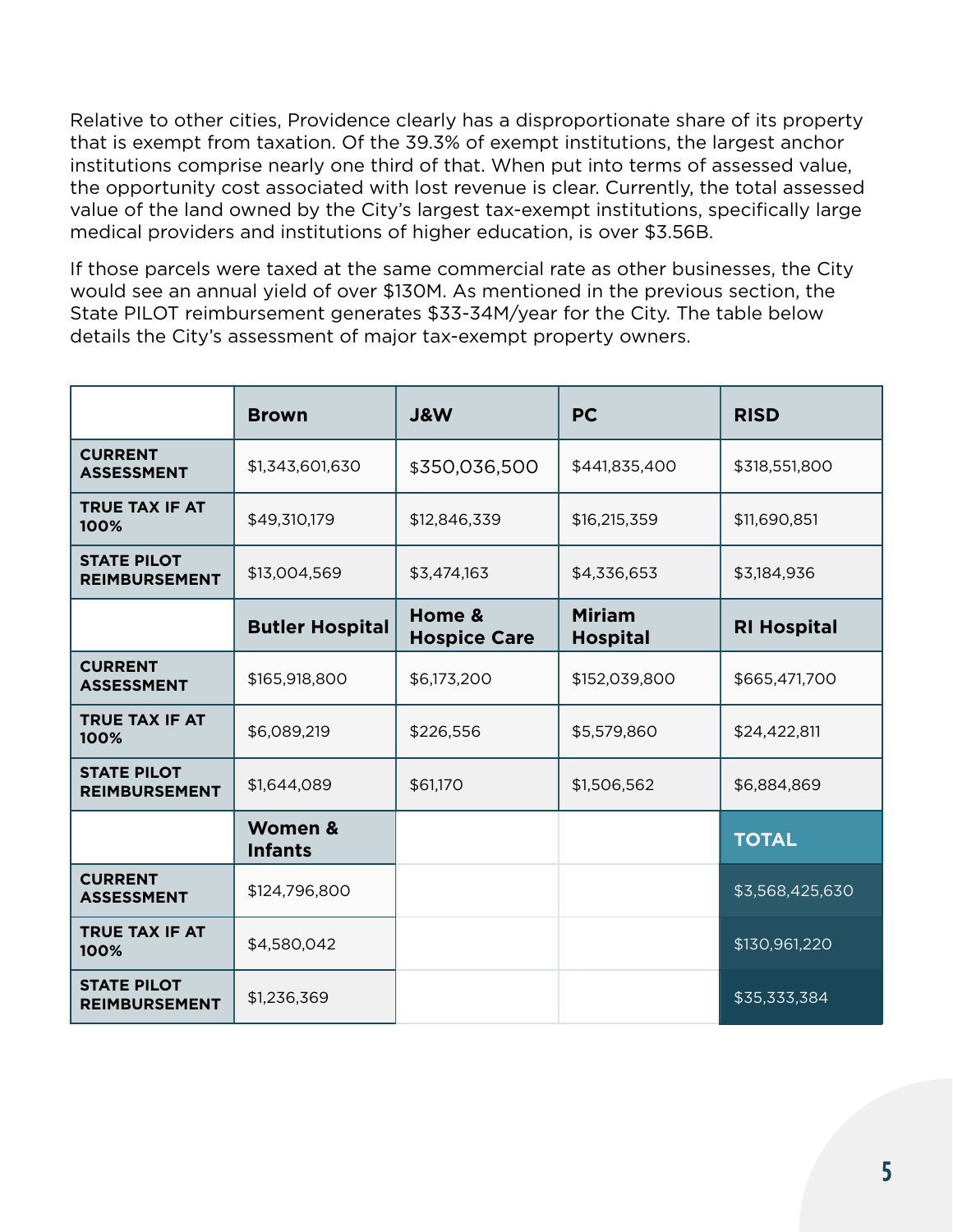### **PILOT PROGRAM OVERVIEW**

#### **2010 PROVIDENCE CITY COUNCIL COMMISSION TO STUDY TAX EXEMPT PROPERTIESINSTITUTIONS**

In 2010 a commission was convened to study the impact of the tax-exempt institutions on the City's tax base and to identify means to increase contributions from such institutions to the City. The membership of the commission included the late Michael Van Leesten (Chair), Camille Vella-Wilkinson (Vice-Chair), Former Councilor Luis Aponte, Francis Smith (community organization representative), Steven Smith (labor organization representative), Daniel Egan (College/University representative), John Sutherland (hospital representative), Former Representative John Carnevale (city council representative), and Matthew Stark (mayoral designee). To approximate the costs imposed on the City of Providence by Tax-Exempt institutions, the commission looked at budget items where a) the institution, their employees or students, directly utilized the services and b) the presence of the tax-exempt institutions increases the marginal cost of the items to the city.

Apportioning these costs to the major tax-exempt institutions by land area (they occupied 23% of land at the time) of all non-public land yields a city service cost estimate between \$28.4 million to \$35.5 million. Subtracting the \$29.3 million the city receives in property tax, fees, voluntary contributions under the MOU, and PILOT payments from the state, that leaves a gap between zero and \$6.2 million. In addition to articulating the costs of the presence of the tax-exempt institutions, the commission made key recommendations including:

- 1. Create the "Capital City Partnership for Economic Growth"
	- a. Develop a well-resourced and staffed partnership dedicated to 1) growing the taxable business base in Providence, 2) increasing economic opportunities, and 3) continue existing and expand efforts to yield municipal savings and cost avoidance.
	- b. Establish a Standing Task Force on Neighborhood Economic Opportunity.
- 2. Give the City of Providence a Share of Knowledge Economy Revenue.
	- a. To actively encourage the expansion of higher education, healthcare and research, the City of Providence needs to directly capture some of the economic benefits in the form of general revenue.
- 3. Achieve full funding of the State PILOT for the City of Providence.
	- a. The presence of tax-exempt institutions does not have a measurable impact on city finances except in cities that are highly reliant on property taxes and have a significant share of total property owned by tax-exempt institutions, like Providence. Therefore, Providence should work with the General Assembly to achieve full funding of the PILOT at 27% for Providence.
- 4. Use MOUs to build trust, stability and predictability.
- 5. Maximize the future revenue stream from the Interstate 195 parcels by seeking taxable developments, developments under a MOU, or developments with revenue sharing from the state.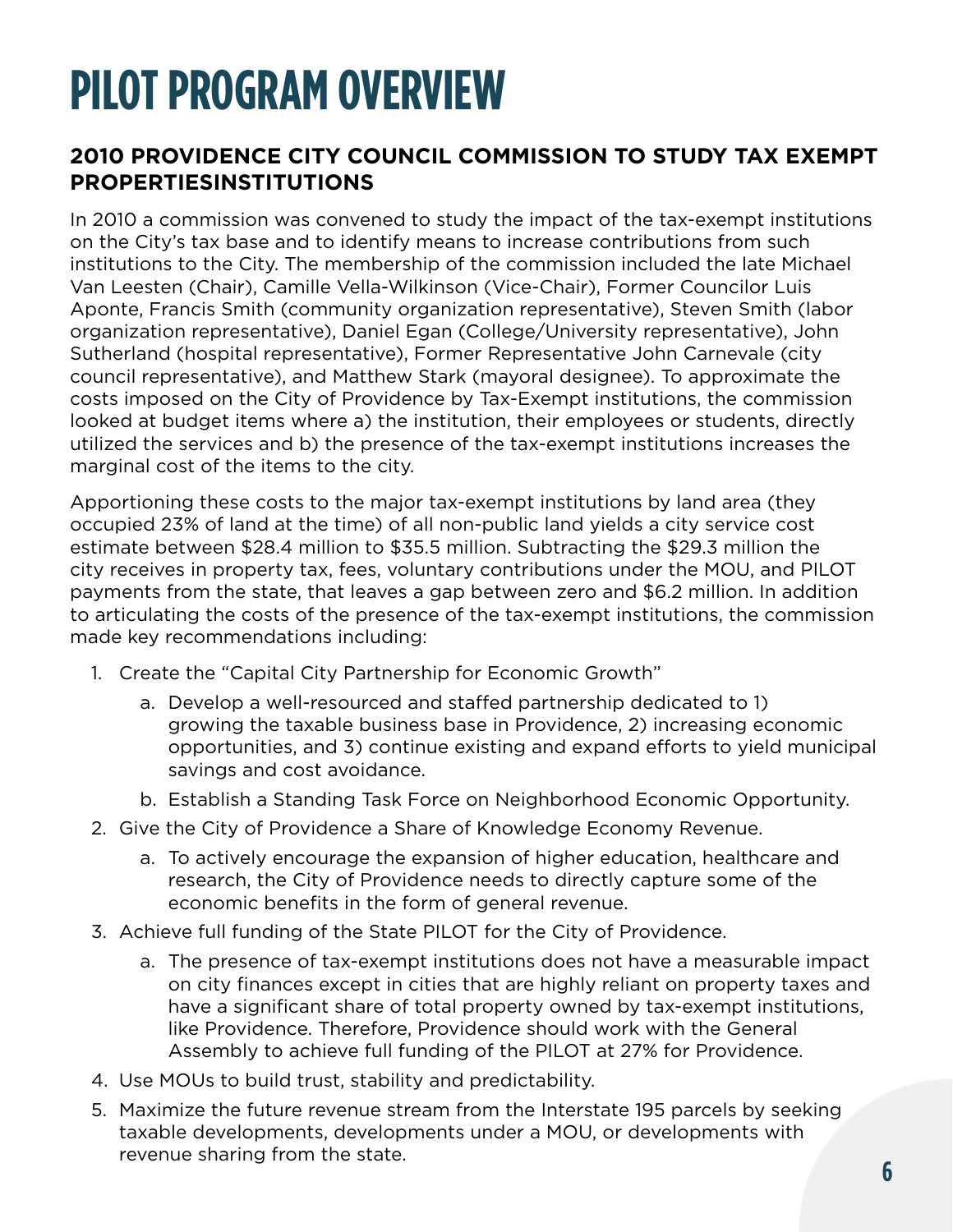Since the report's release, the City has taken a number of steps towards implementing these recommendations. For example, in 2013, PILOT agreements were again ratified to provide a consistent and stable contribution to the City, and Providence has successfully advocated for a full 27% PILOT reimbursement from the State for the past seven years.

In 2018, the Elorza Administration, in collaboration with institutional partners, created the Urban Innovation Partnership. This initiative was initially developed to coordinate transformative investments in the Woonasquatucket Corridor, the Innovation and Design District, and the Smart City Providence project. In 2019, UIP partners adjusted the vision to begin creating and funding projects to support the students of the Providence Public School District (PPSD). Most recently, UIP institutions have joined the City of Providence's By All Means Cabinet to support their efforts on three strategic areas of focus: expanding learning opportunities, improving the teaching pipeline for teachers of color, and student wellness.

### **COMPARISON OF OTHER CITIES' PILOT AGREEMENTS**

PILOT programs are not uncommon. In fact, there are many cities in New England that have established agreements with their large nonprofit institutions. A comparison of revenue generated from PILOT agreements in similarly-sized cities can be found below:

|                         | <b>FY 2020</b> | <b>Population</b> |                                                                                                                            |
|-------------------------|----------------|-------------------|----------------------------------------------------------------------------------------------------------------------------|
| Providence <sup>1</sup> | \$7,200,000    | 180,000           | 1. Source: City of Providence Finance Department<br>2. https://www.newhavenct.gov/civicax/filebank/                        |
| New Haven <sup>2</sup>  | \$43,589,060   | 130,000           | blobdload.aspx?blobid=37613                                                                                                |
| Worcester <sup>3</sup>  | \$1,300,000    | 185,000           | 3. https://www.worcestermag.com/news/20190228/<br>feature-fair-play-are-worcesters-large-nonprofits-paying-<br>their-share |
| <b>Bridgeport</b>       | \$12,493,483   | 145,000           | 4. https://www.cambridgema.gov/-/media/Files/                                                                              |
| Cambridge <sup>4</sup>  | \$7,100,000    | 116,000           | budgetdepartment/FinancePDFs/fy21adoptedbudget/<br>fy21adoptedbudget.pdf                                                   |

Source: City Tax Assessor

### [fy21adoptedbudget.pdf](https://www.cambridgema.gov/-/media/Files/budgetdepartment/FinancePDFs/fy21adoptedbudget/fy21adopted)

#### **REPORTING AND ACCOUNTABILITY**

The overall structure of PILOT agreements vary between cities, as all PILOT agreements are unique to the terms agreed upon between the City and the institution. Overall, PILOT payments are voluntary, and the mechanisms that cities have to force institutions to pay are limited.

Nonprofits under Boston's PILOTs, for example, sometimes come up short in their voluntary payments. Boston only received 81 percent of its promised payments in 2018, according to its city government fiscal report.<sup>5</sup> Generally, institutions appear to pay what they agreed to. In Worcester, MA, for example, the city manager's office indicated that all Worcester PILOTs have been on time and paid in full over the past ten years.<sup>6</sup>

5.<https://www.boston.gov/finance/payment-lieu-tax-pilot-program>

<sup>6.</sup> [https://www.worcestermag.com/story/news/2019/02/28/feature-fair-play-are-worcesters-large-nonprofits-paying-their](https://www.worcestermag.com/story/news/2019/02/28/feature-fair-play-are-worcesters-large-nonprofits)[share/5799212007/](https://www.worcestermag.com/story/news/2019/02/28/feature-fair-play-are-worcesters-large-nonprofits)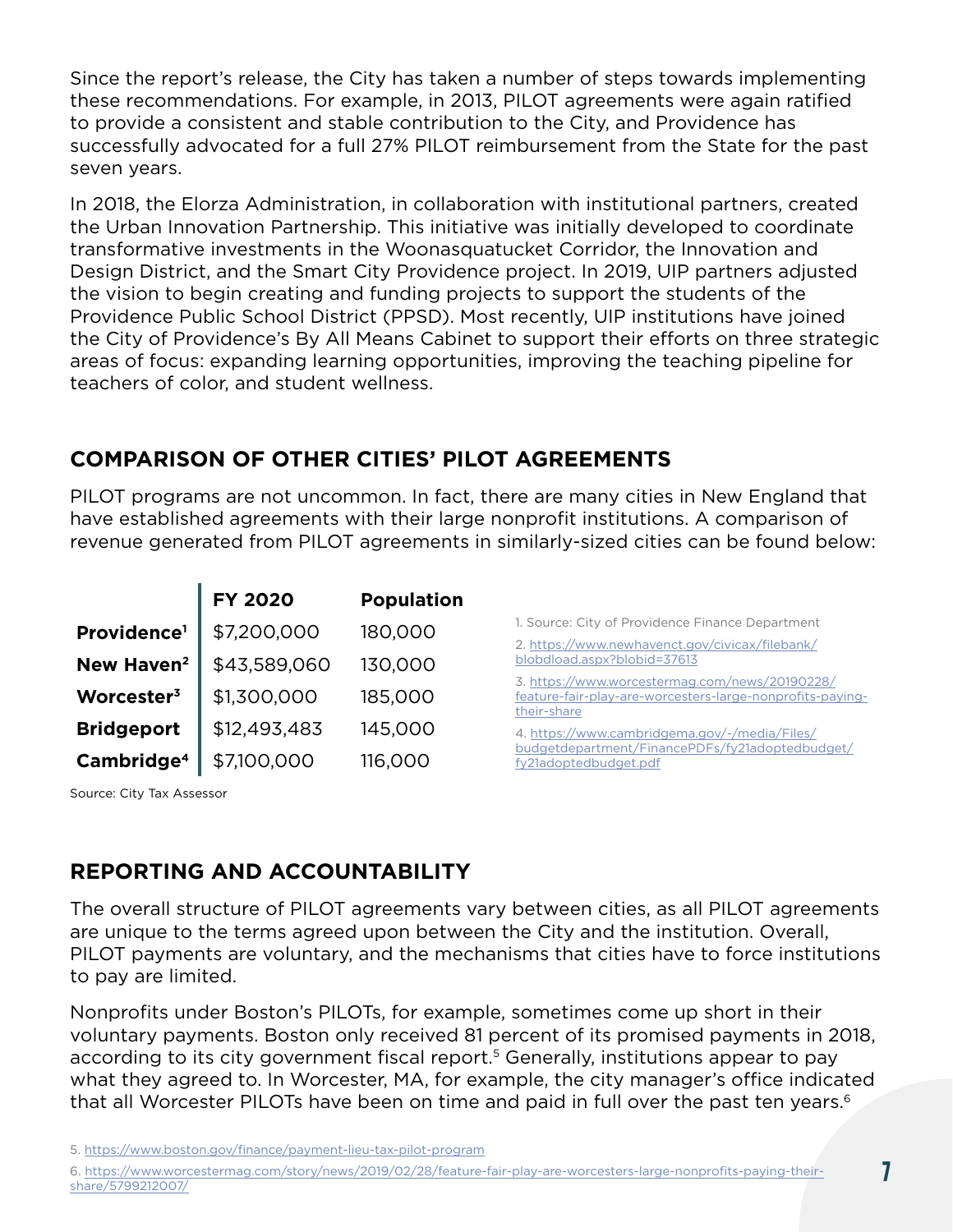#### **STRUCTURE OF AGREEMENTS**

Agreement structures differ according to the institution and the payments agreed upon between the City and the institution. For example, an agreement between Harvard University and Cambridge had a one-time voluntary payment of \$1,358,000 in 2005, a payment of \$500,000 in 2006, and a payment in each subsequent tax year equal to the Annual Additional Voluntary Payment made in the previous Tax Year escalated at the annual rate of 3%. Further, In the 11th, 21st, 31st, and 41st Tax Years, \$100,000 is added to the Annual Additional Voluntary Payment payable for such Tax Year. This agreement, signed in 2004, is valid for 20 years until 2024, and subject to extension through June 2054.

#### **RECOMMENDED BEST PRACTICES**

The Lincoln Institute of Land Policy published a report that provided a detailed examination of PILOT programs across the country (including Providence)<sup>7</sup>. Among other things, the report provides best-practice recommendations on building support for local PILOT programs, the features of PILOT programs, strategies for obtaining PILOT agreements, and alternatives to PILOTs.

The report highlights that PILOT agreements should be built collaboratively with anchor institutions, particularly in municipalities in which the principal source of revenue is property taxes. In addition to PILOT agreements, the report recommends identifying alternative revenue sources like service contributions or user fees.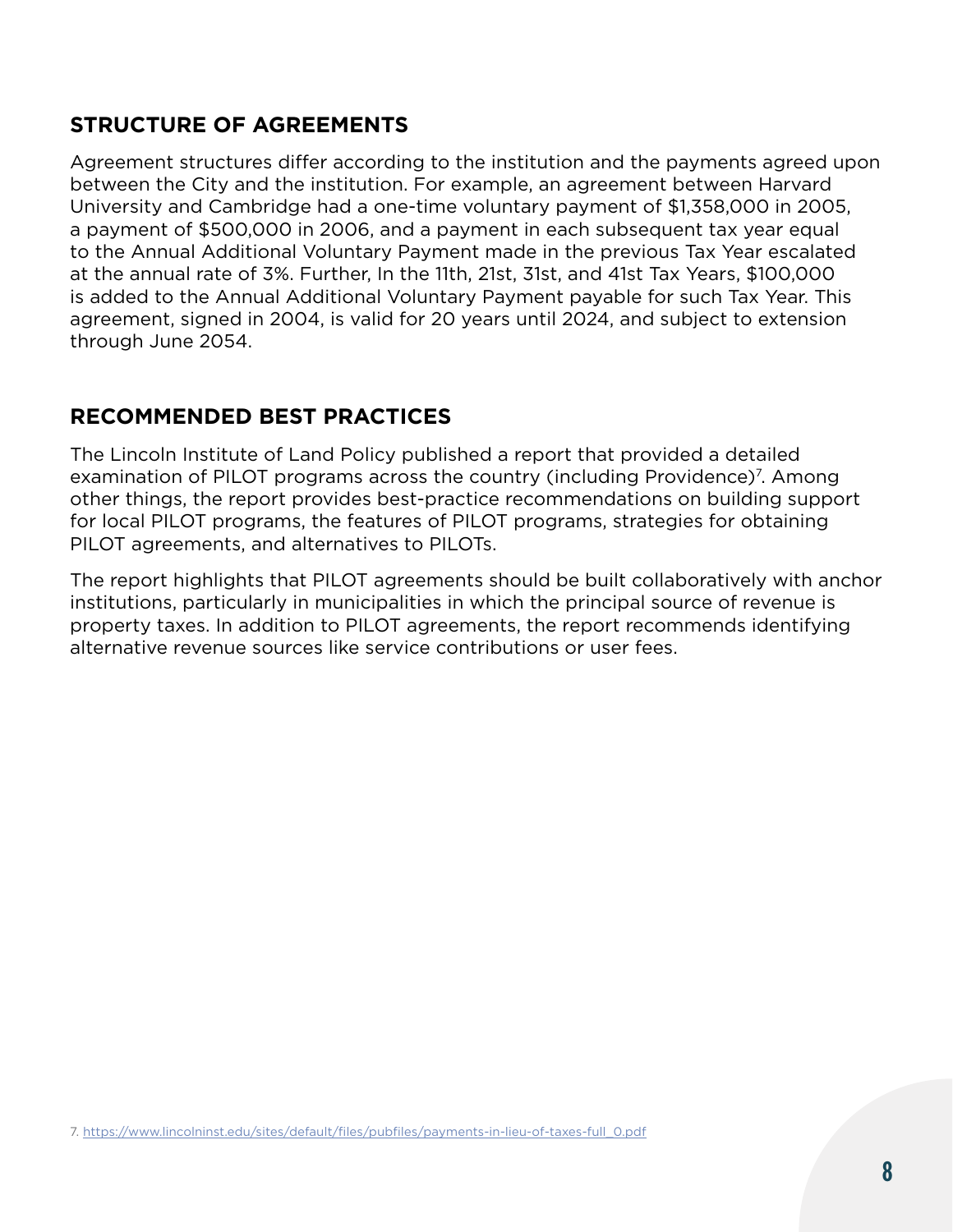# **IMPACT EXPANSION OF NONPROFITS ON PROVIDENCE COMMUNITIES**

On March 29, 2021, the City unveiled the completion of "A Matter of Truth<sup>8</sup>." This historical narrative documents "the role of the City of Providence and State of Rhode Island in supporting a 'Separate and Unequal' existence for African heritage, Indigenous, and people of color." Chapter Eight of the report highlights the role that urban redevelopment policies between 1950-1975 had on displacing neighborhoods of African Heritage people.

The report notes that "the expansion of Brown University, the development of Pembroke College (originally the Women's College of Brown University) and the Rhode Island School of Design, highway construction and urban renewal, and waves of gentrification undermined the African American presence on College Hill and in some cases erased evidence of the community's historical association with the neighborhood."

The report further notes that "...hospitals and university expansions have accelerated neighborhood disruption and transformation, impacting low-income and working-class neighborhoods such as South Providence."

The report makes clear that expansion of the City's largest nonprofits has had a disproportionate impact on residents of color. Additionally, the report adds an important nuance to this discussion. While the expansion of land continues to unfairly shift the burden of the tax code, the absence of tax dollars limits the city's ability to invest in initiatives that support the needs of people of color.